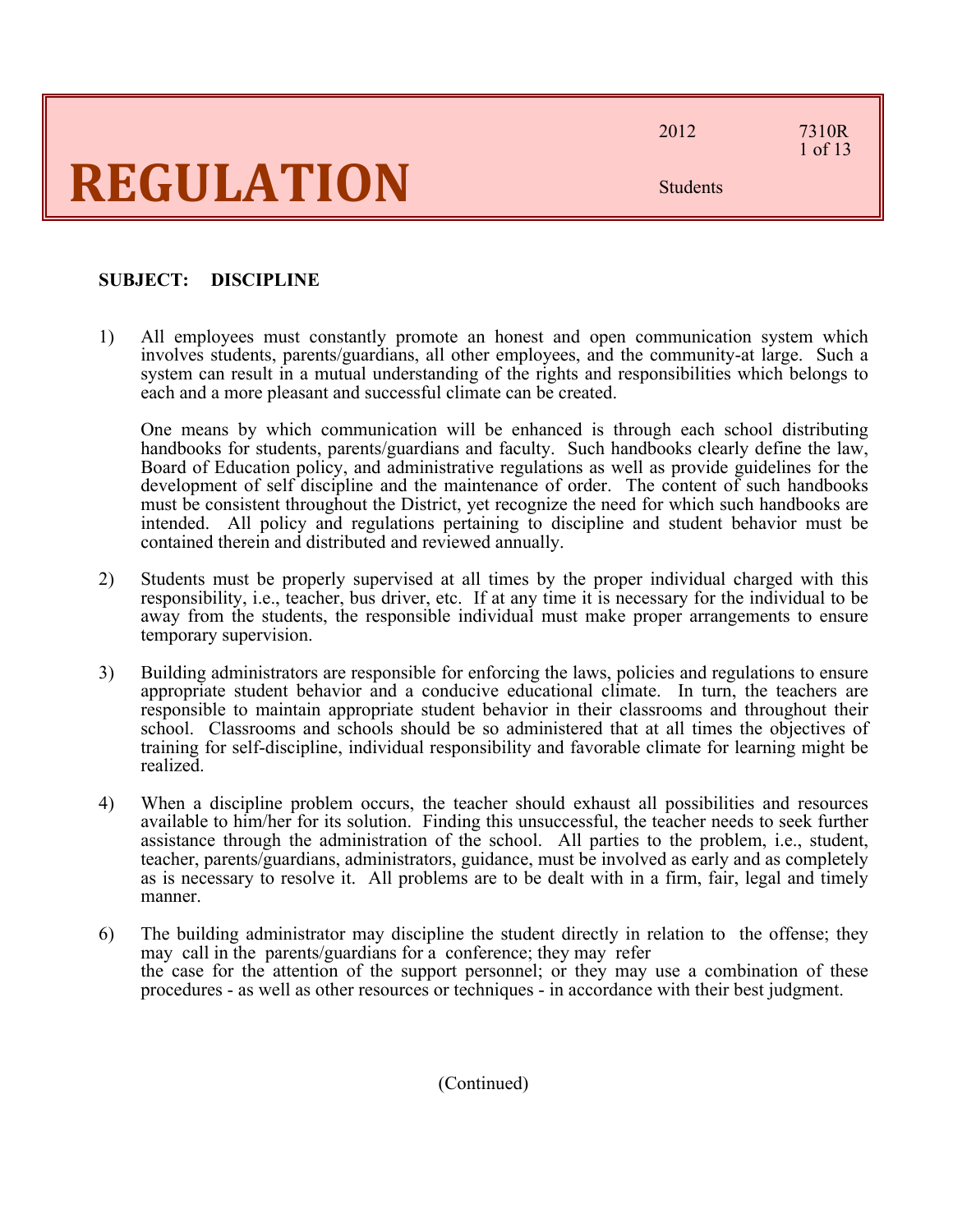2012 7310R

### 2 of 13

Students

### **SUBJECT: DISCIPLINE (Cont**'**d.)**

7) Administrators, teachers and counselors are to contact and involve the parents/guardians as early as possible in the resolution of a problem. This is of extreme importance, as parents/guardians can exert the most influence on the student in helping him/her adjust to school. Parents/guardians are expected to cooperate with the schools in working toward a solution to the problem. Parents of students who do not cooperate with the schools to address their child's discipline problems, may be subject to the filing of an educational neglect complaint with Child Protective Services and the Family Court.

Whenever possible, administrators and teachers throughout the District are to adhere to the following for dealing with student misbehavior:

- a. The teacher must exhaust all resources in dealing with a problem. This means that there must be at least one or more private conferences between the teacher, the student, and the parent(s)/guardian(s), to attempt to resolve the problem. The administrator and/or counselor should be informed of the problem.
- b. The teacher may consider detaining the student after school for a conference and assistance, and parents/guardians are to be notified. Such detention may be scheduled for the following day from the infraction in order to inform parents/guardians and provide transportation.
- c. The teacher should refer a student to the administrator and/or counselor for a conference and/or corrective measures. Parents/guardians are to be notified by school authorities and involved in the resolution of the problem.
- d. The continuation of the student's misbehavior may result in the following:
	- (1) Required parent/guardian conference.
	- (2) Teacher removal from the classroom in accordance with law, Commissioner's Regulations and the *District*'*s Code of Conduct*.
	- (3) Placement of student in an alternative program (a program for secondary students who are denied attendance in the regular day school). Parents/guardians must be notified and parent/guardian conference is required.
	- (4) Short-term suspension out of school by the Building Principal for a period of time not to exceed five (5) days or a long-term suspension by the Superintendent of 6 days or more. (see letter "e" below).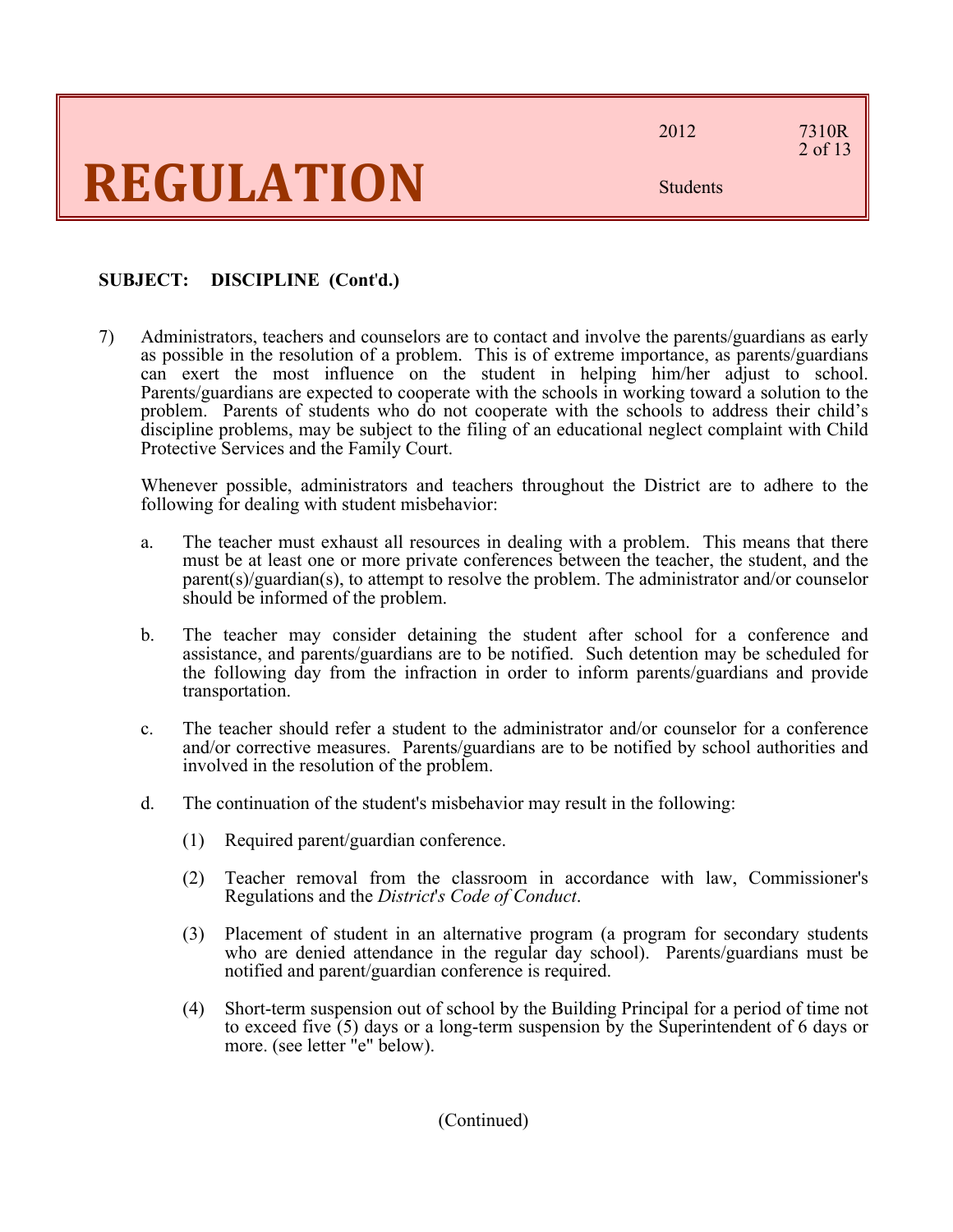2012 7310R

Students

### 3 of 13

### **SUBJECT: DISCIPLINE (Cont**'**d.)**

- (5) The option of a **Parental Conference in Lieu of Suspension** must be considered by the principal. The opportunity for such conference may then be provided to the parent/person in parental relation with the goal of addressing concerns related to student conduct in a manner that may allow the student to avoid a suspension and the loss of instructional time. This conference can occur as a part of informal conference specified in subparagraph 6(e) of 7310R.
- e. By application of and in consideration of other subsections in this Regulation, a student may be suspended:
	- (1) Who is insubordinate or disorderly, or violent or disruptive, or whose conduct otherwise endangers the safety, morals, health and welfare of others, OR
	- (2) Whose physical or mental condition endangers the health, safety or morals of himself/herself or of other minors, AND
- f. Before imposing a suspension, the principal shall determine if a **Parental Conference in Lieu of Suspension** is necessary and/or appropriate by application of or consistent with other subsections in this Regulation. If the principal determines that such a conference is appropriate, such conference shall be scheduled with the goal of addressing concerns related to student conduct in a manner that will allow the student to avoid some or all days of suspension and the consequent loss of instructional time. The principal, at his/her discretion, may include student support staff (psychologists, social workers, school counselors) in the parental conference to discuss intervention strategies on behalf of the student.
	- (1) The Parental Conference in Lieu of Suspension (PCLS) *must* be used for incidents and circumstances described below for students in grades PK-6:
		- a) Student misconduct that is deemed non-violent by application of the definition of a *violent* pupil in Education Law § 3214 (2- a)(a) with the exception of on- or off-campus acts of bullying, harassment, discrimination, or intimidation as described in the Dignity for All Students Act (DASA, 2012). For such acts as described in DASA, state, or district regulation, the principal reserves *discretion* to use the PCLS after considering the severity, circumstances, and nature of the misconduct.
		- b) Student acts of insubordination and disruption that do not directly affect the health and safety of others or themselves.
		- c) Student truancy or tardiness.
		- d) Student violations of the building-based or district-wide dress code.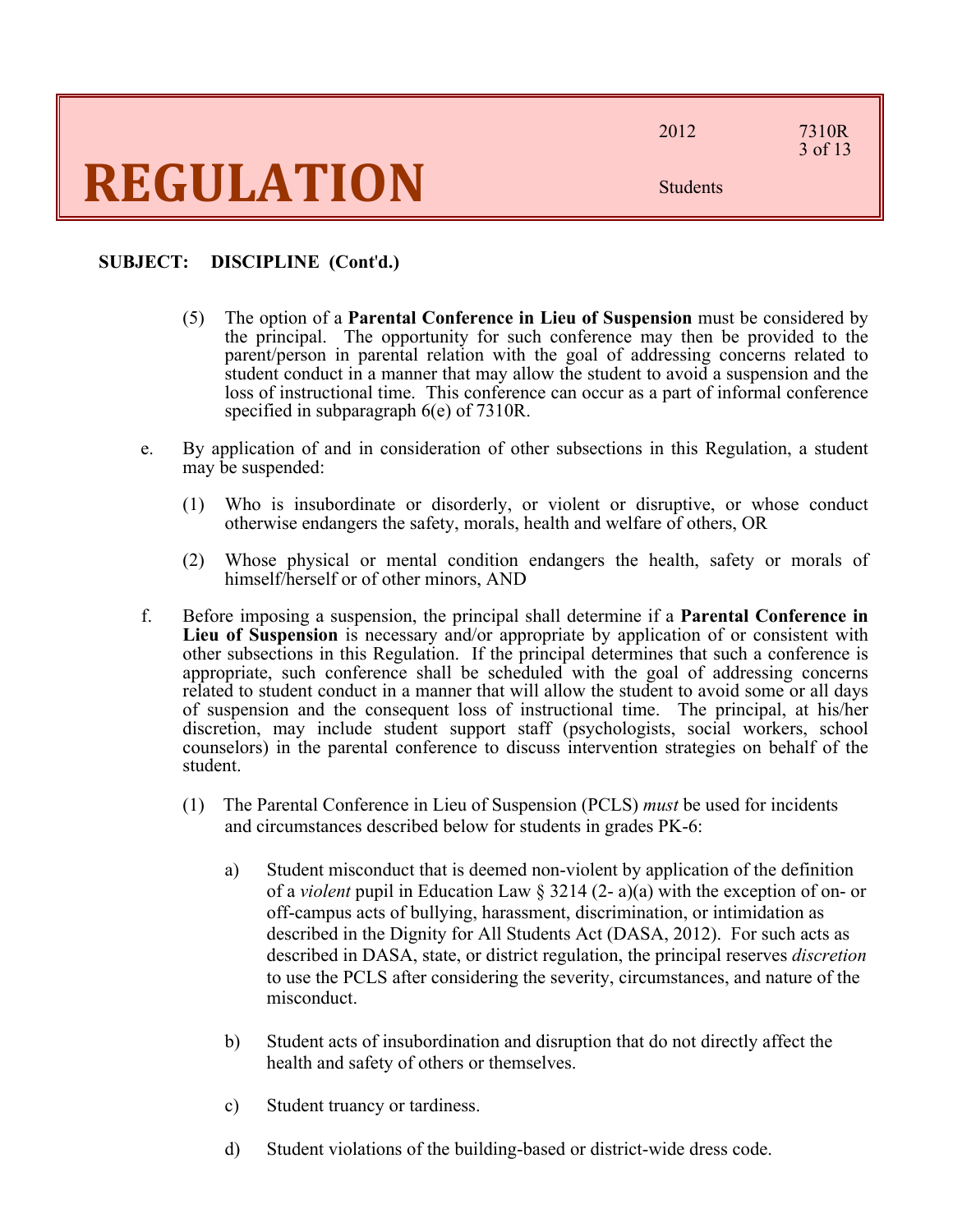#### **SUBJECT: DISCIPLINE (Cont**'**d.)**

- e) Other acts of non-violent student misconduct that may be generally related to items a-d above.
- (2) It is expected that parents will welcome the opportunity to resolve incidents of student misconduct with the PCLS so their child has every opportunity to remain in school. Should parents decline such invitation or not attend the PCLS, as required for the circumstances described above, the principal or superintendent of schools reserve the right to issue a student suspension after consideration of the student misconduct.
- g. When the Superintendent or the Principal (the "suspending authority") proposes to suspend a student for five (5) school days or less, the suspending authority shall provide the student with **notice** of the charged misconduct. If the student denies the misconduct, the suspending authority shall provide an **explanation** of the basis for the suspension. When suspension of a student for a period of five (5) school days or less is proposed, administration shall also immediately notify the parent/person in parental relation in writing that the student *may be* suspended from school. The principal shall provide the parent/person in parental relation with written notice using the *Notice of Proposed Out-of-School Suspension*. This shall constitute the written notification that the student *may* be suspended from school. The *Notice* is delivered to the parent/person in parental relation in order to provide them with opportunity for an immediate informal conference regarding the incident of student misconduct and to present the child's version of events. At this conference, they may also submit questions for the complaining witnesses. In addition to providing the due process rights required by law, the informal conference may be used to address concerns related to student conduct in a manner that will allow the student to avoid a some or all days of suspension and the loss of instructional time.
- h. Written notice shall be provided by personal delivery, express mail delivery, or equivalent means reasonably calculated to assure receipt of such notice within twenty-four (24) hours of the decision to propose suspension at the last known address or addresses of the parents/persons in parental relation. Where possible, notification shall also be provided by telephone if the school has been provided with a telephone number(s) for the purpose contacting parents/persons in parental relation. The *Notice of Proposed Out-of-School*  Suspension shall provide a description of the incident(s) for which suspension is proposed and shall inform the student and the parent/person in parental relation of the right to an immediate informal conference with the Principal in accordance with the provisions of Education Law Section 3214(3)(b). The *Notice* shall include the date and time of the informal conference which shall be scheduled no later than the morning of the next school day. Both the notice and the informal conference shall be in the dominant language or mode of communication used by the parents/persons in parental relation. At the informal conference, the student and/or parent/person in parental relation shall be authorized to present the student's version of the event and to submit questions to the complaining witnesses.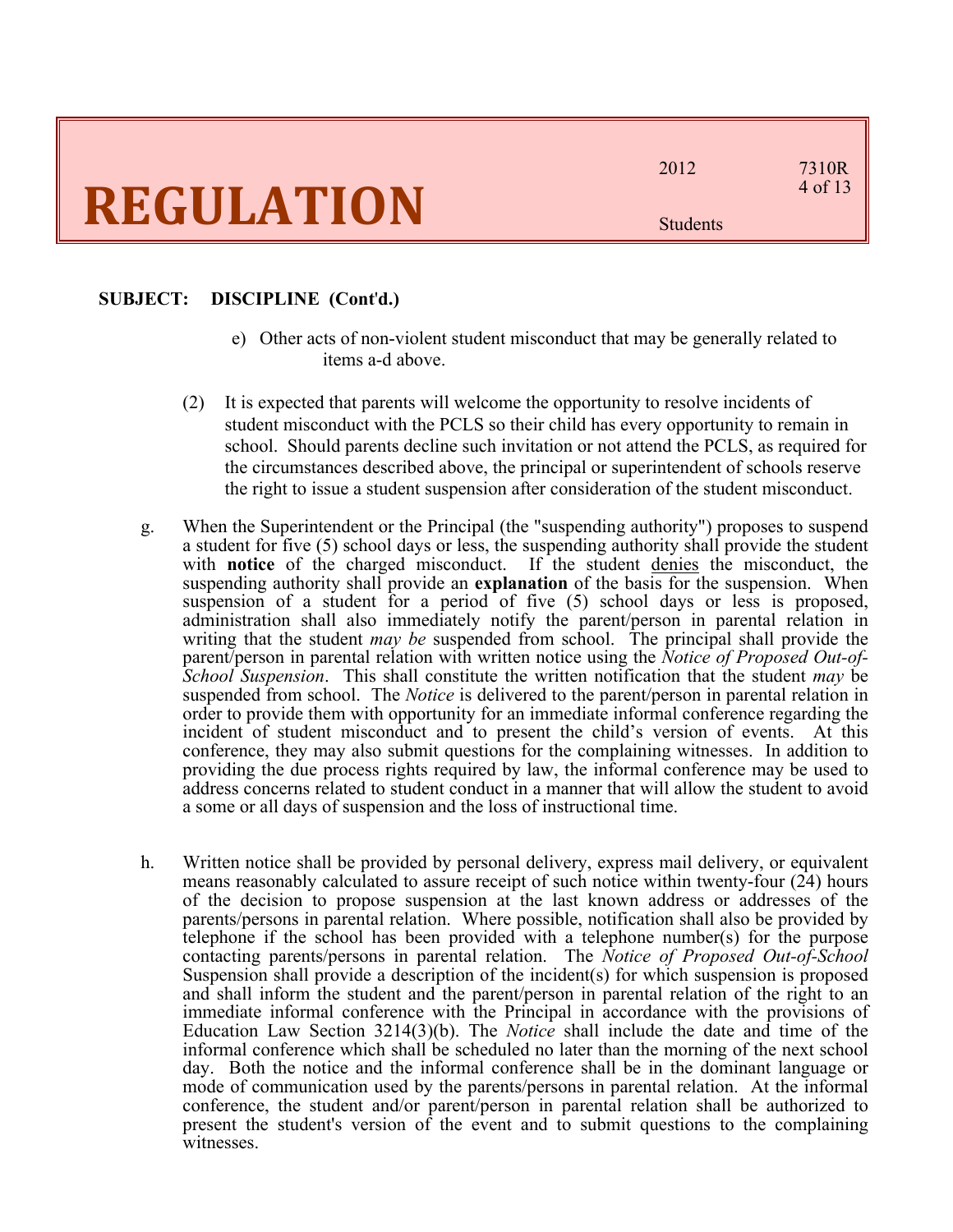### **SUBJECT: DISCIPLINE (Cont**'**d)**

The notice and opportunity for informal conference shall take place **prior to** suspension of the student unless the student's presence in the school poses a continuing danger to person

or property or an ongoing threat of disruption to the academic process, pursuant to the definitions provided in the district Code of Conduct, in which case the notice and opportunity for an informal conference shall take place as soon after the suspension as is reasonably practical.

Teachers shall immediately report or refer a violent student to the Principal or Superintendent for a violation of the *District*'*s Code of Conduct* and a minimum suspension period.

- (1) Suspension out of school by the Superintendent of Schools may be for a period of time exceeding five (5) school days (long-term suspension or LTS hereafter). Principals shall not request LTS hearings for PK-4 students unless those students have committed an act of misconduct as defined in the District Code of Conduct which involves a weapon, serious bodily injury, an illegal drug or controlled substance, or a threat to place another person in fear of death or physical injury. Additionally, Principals shall not impose short-term suspensions or request long term suspensions for students in grades Pre-Kindergarten or Kindergarten unless those students have committed an act of misconduct as defined in the District Code of Conduct which involves a weapon, serious bodily injury, an illegal drug or controlled substance, or involves a threat to place another person in fear of death or physical injury. Parents/persons in parental relation must be notified, presumably by telephone and registered mail, that prior to the suspension in excess of five (5) school days, the parent/guardian and student shall have the right to a hearing. At such hearing, the student shall have the right to be represented by an attorney, the right to present witnesses and/or other evidence on his/her own behalf, and the right to cross examine witnesses against him/her.
- (2) When a student has been suspended and is of compulsory attendance age immediate steps shall be taken to provide alternate instruction which is of an equivalent nature to that provided in the student's regularly scheduled classes. The instruction shall commence no later than the second day of the student suspension.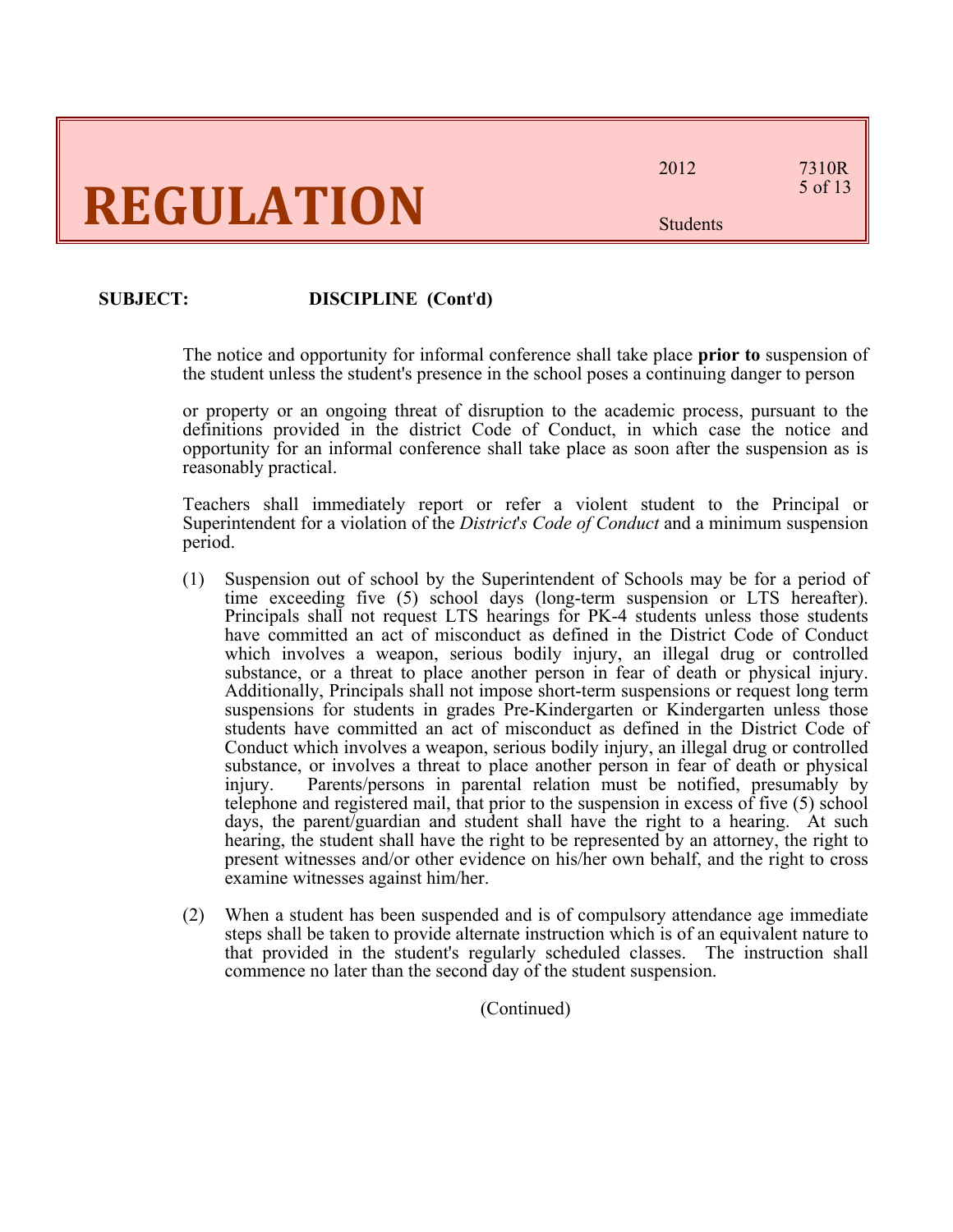2012 7310R 6 of 13

Students

#### **SUBJECT: DISCIPLINE (Cont**'**d.)**

- (a) The principal shall be responsible for the delivery of alternate instruction at the home school location, unless otherwise directed for students on short and long term suspensions. Students who have engaged in misconduct involving a weapon, an illegal drug or controlled substance, serious physical injury, or a threat to place another person in fear of death or physical injury shall be provided with the required instruction in another setting. It shall be the responsibility of the Office of Student Support Services to schedule and arrange for the required instruction.
- (b) The principal shall provide the parent/person in parental relation with the scheduled time and room location of the alternate instruction and transportation arrangement during suspension. Students who have engaged in misconduct involving a weapon, an illegal drug or controlled substance, serious physical injury, or a threat to place another person in fear of death or physical injury shall be provided with the required instruction in another setting. It shall be the responsibility of the Office of Student Support Services to schedule and arrange for the required instruction.
- (c) Additionally, the principal shall provide parents with the scheduled interventions parents may expect their child to receive upon return from suspension.
- (3) The notice of the hearing must advise the student of the grounds for the charges in specific enough terms to enable him/her to anticipate reasonably the subject content of the proposed hearing and to prepare a defense.
- (4) The student should be allowed to remain in school prior to the hearing unless his/her presence in school poses a clear danger to his/her physical or emotional safety, to other students, faculty or institutional property, or to the continuation of the learning process.
- (5) At the hearing, persons having direct knowledge of the facts should be called to testify. Hearsay evidence alone is not sufficient. There must be some direct evidence of guilt of the charges. As in court, the burden of providing guilt rests upon the administrator making the charge, and the student is entitled to a presumption of innocence of wrongdoing unless the contrary is proved. The student may testify in his/her own behalf, and is free to cross-examine witnesses against him/her.
- (6) The administrator bringing the charges must furnish the Superintendent of Schools with all records and written report on the facts and charges.
- (7) Both the Superintendent of Schools and the Board of Education are authorized to appoint a hearing officer to conduct disciplinary hearings. The report of the hearing officer is advisory only, and the Superintendent of Schools or Board of Education may accept or reject all or any part of such report.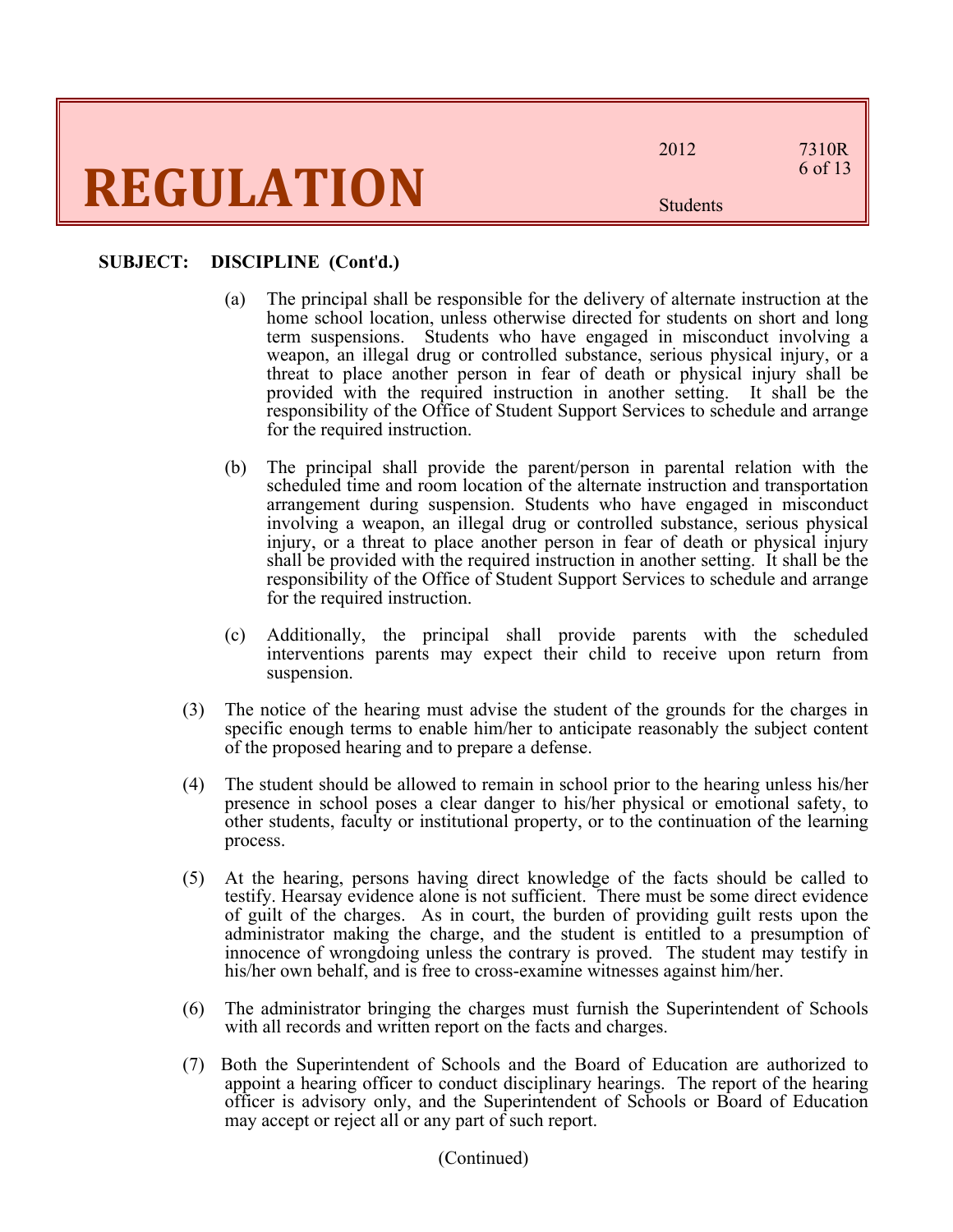### **SUBJECT: DISCIPLINE (Cont**'**d.)**

- (8) A record of the hearing shall be maintained, but no stenographic transcript shall be required and a tape recording shall be deemed a satisfactory record.
- (9) Any decision by the Superintendent of Schools can be appealed to the Board of Education, and from the Board of Education to the Commissioner of Education, or through the courts.
- (10) If a suspended student is under the compulsory attendance age, the Board of Education must provide alternative instruction for him/her.
- (11) Building administrators and/or the Transportation Director are empowered to suspend bus transportation privileges of students who are disorderly or insubordinate. The parents/guardians in these cases are then responsible for the safe transportation of their children to and from school. (Refer also to Regulation #7340R -- Suspension From Bus Transportation.)
- (12) Student discipline records are to be maintained by building administrators.
- (13) The use of the term "corporal punishment" in this regulation shall be defined as any act of physical force upon a student for the purpose of punishing that student. Corporal punishment is prohibited. However, reasonable physical force can be used for any of the following purposes:
	- a. To protect oneself from physical injury;
	- b. To protect another student or teacher or any other person from physical injury;
	- c. To protect the property of the school or of others; or
	- d. To restrain or remove a student whose behavior is interfering with the orderly exercise and performance of School District functions, powers or duties, if that student has refused to comply with a request to refrain from further disruptive acts; provided that alternative procedures and methods not involving the use of physical force cannot reasonably be employed to achieve the purposes set forth above.

Any use of corporal punishment must be reported both verbally and in writing just as soon as possible to the individual's immediate supervisor. Such report must include all necessary facts leading to the use of corporal punishment as the means of correcting the problem. Any use of corporal punishment or any complaint of such use must be investigated by appropriate personnel of the District and written report submitted to the Superintendent.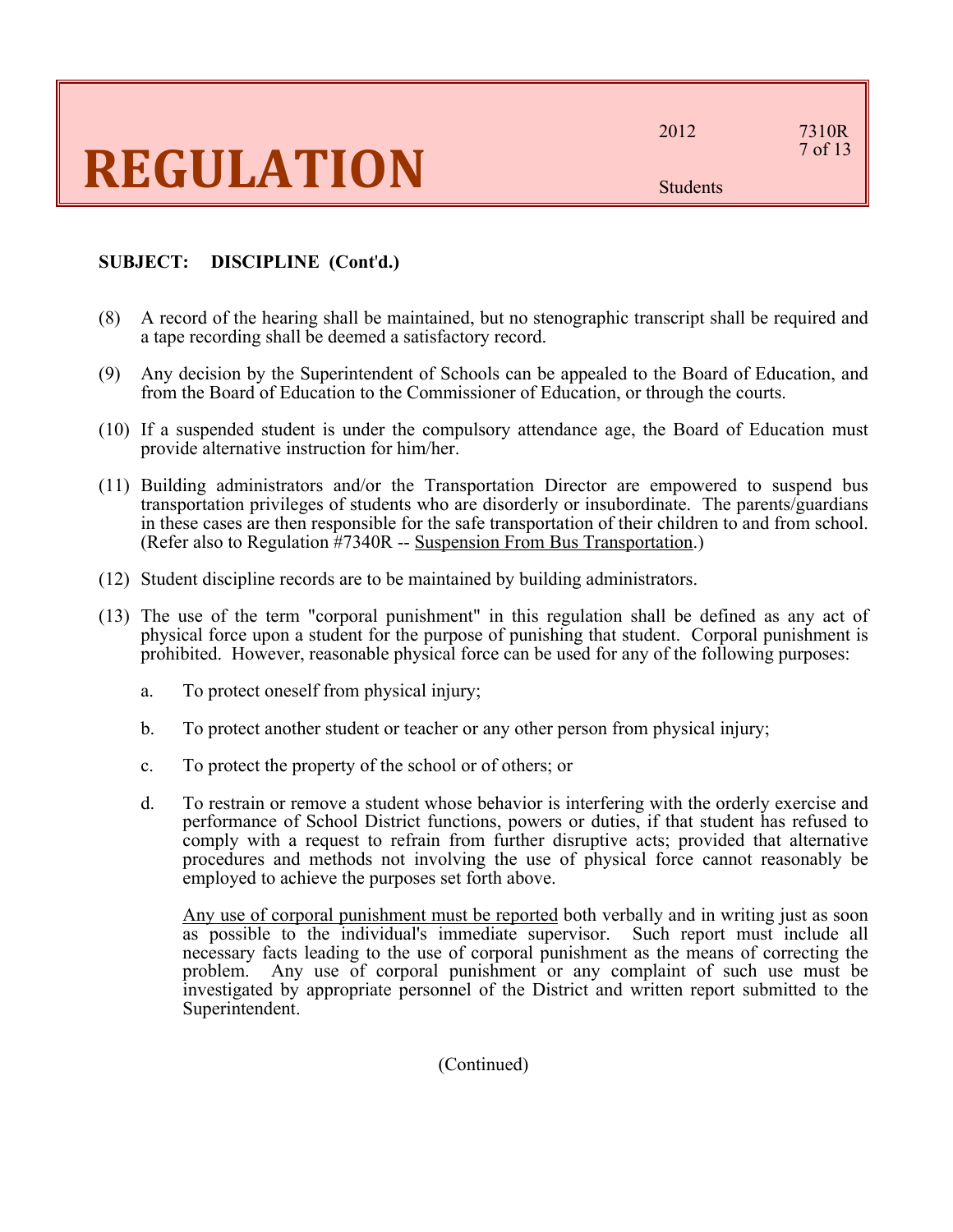2012 7310R

### 8 of 13

Students

### **SUBJECT: DISCIPLINE (Cont**'**d.)**

(14) Removal of a student with a disability or a student presumed to have a disability for discipline purposes for longer than ten (10) cumulative school days or as otherwise viewed as a disciplinary change in educational placement in accordance with law and/or regulation cannot take place without appropriate involvement of the District Committee on Special Education.

When a student with a disability or a student presumed to have a disability is referred in writing to the District Committee on Special Education for disciplinary infractions which would result in long term suspension, the referral shall document the infractions and request an immediate District Committee on Special Education meeting.

The District Committee on Special Education meeting will be held within ten (10) business days of commencing a removal that constitutes a change in placement in accordance with federal and state law and/or regulation. The Committee must consider, among other factors:

- a. Whether the student's behavior was related to the disability.
- b. Whether the student's behavior presents a serious danger to himself/herself or others.
- c. Whether the student's classification, placement, program, and/or Behavioral Intervention Plan (BIP) needs to be changed to better meet the student's needs.

Where the District Committee on Special Education determines that the student's actions are related to his/her disability, the Committee must provide alternate placement and/or program changes. If the District Committee on Special Education determines that the behavior is not related to the disability, disciplinary action will be determined by normal disciplinary procedures.

In all cases, the due process rights pertaining to the placement of a child with a disability and the due process rights pertaining to suspension of a student will be granted to the student and his/her parents/guardians.

- (15) Smoking in and on school property shall be prohibited. The Board of Education supports a strong anti-smoking program within the school curriculum.
- (16) Board of Education policy, administrative regulations and guidelines are to be given wide dissemination. This is necessary so that all parties involved -- students, parents/guardians, teachers and administrators -- will know what is expected of them.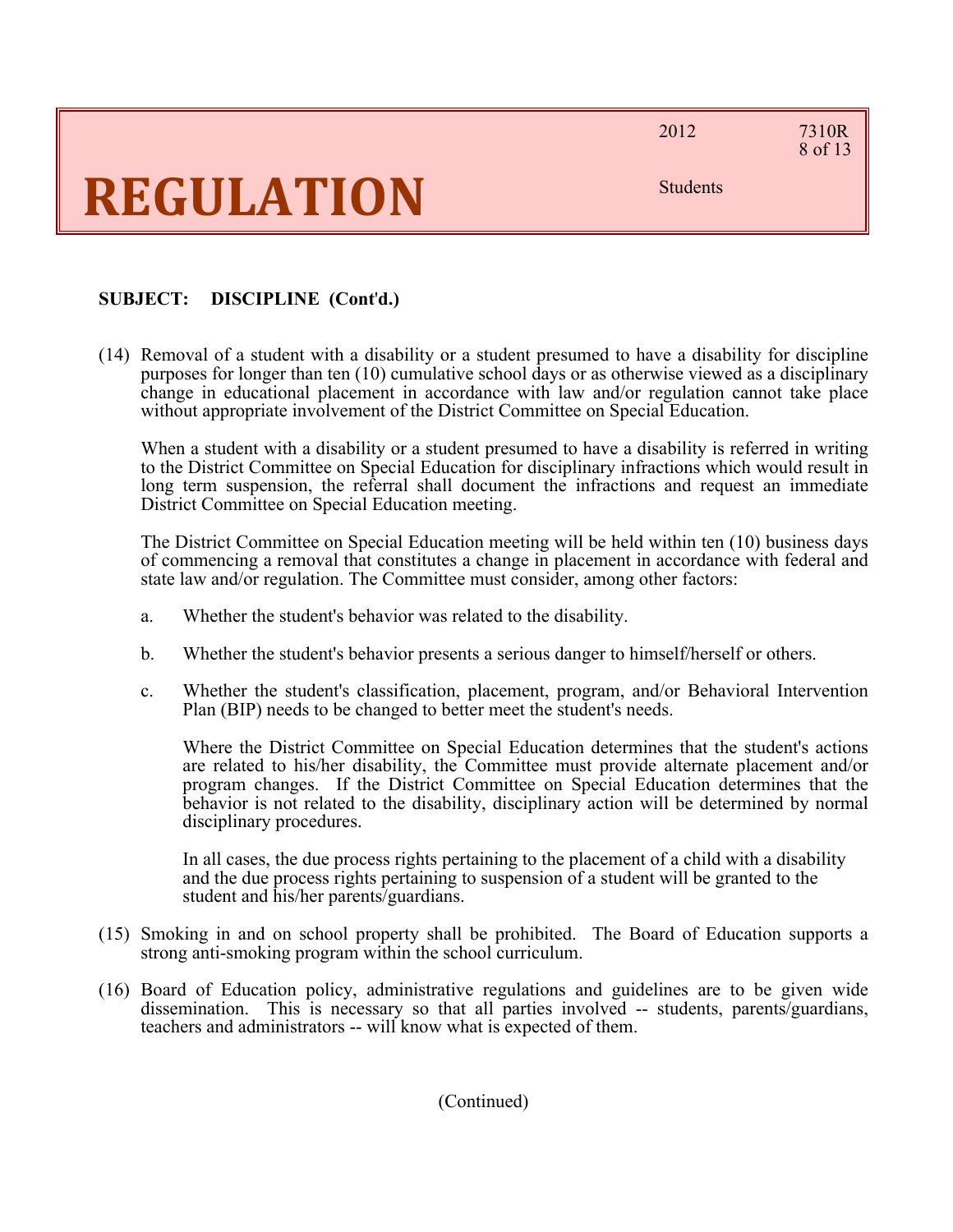2012 7310R

9 of 13

Students

#### **SUBJECT: DISCIPLINE (Cont'd.)**

#### **Early Identification and Resolution of Student Discipline Problems**

Pupil service personnel, administrators, teachers, and others should communicate about students when they believe such students present a possible discipline problem. Appropriate personnel will conduct an investigation of the reports and/or communicate, which may include conferences with the student, parents/guardians, teachers, other pupil service personnel or others, as he/she deems appropriate for the early identification and resolution of the suspected problem. If an administrator suspects that the problem may be a manifestation of a disability, he/she will refer the matter to the Committee on Special Education in the manner prescribed by 200.4 of the Commissioner's Regulations and by District policy.

The Superintendent will direct the development of any forms necessary for the implementation of this regulation after consulting with each Building Principal.

#### **Discipline Code for Students**

Students must conduct themselves at all times in the following manner:

- 1) So as not to interfere with the teaching/learning process or the orderly operation of the school;
- 2) So as to obey laws and rules to respect others and the property of others;
- 3) So as to maintain courteous relations with teachers and fellow students;
- 4) So as to assume responsibility for themselves, their conduct and their learning;
- 5) So as to maintain an excellent attendance record to class and school by avoiding unnecessary absence or tardiness;
- 6) So as to make a sincere effort to always perform in the best manner possible.

The following list of student misbehaviors, though not intended to be all-inclusive, is cause for disciplinary action by school authorities:

- 1) Possession, use, distribution or sale of drugs on school grounds or at school events;
- 2) Possession, use, or sale of alcohol on school grounds or at school events;
- 3) Disrespectfulness;
- 4) Physical assault on teachers, students or school employees;
- 5) Vandalism;
- 6) Truancy or excessive tardiness;
- 7) Fighting;
- 8) Stealing;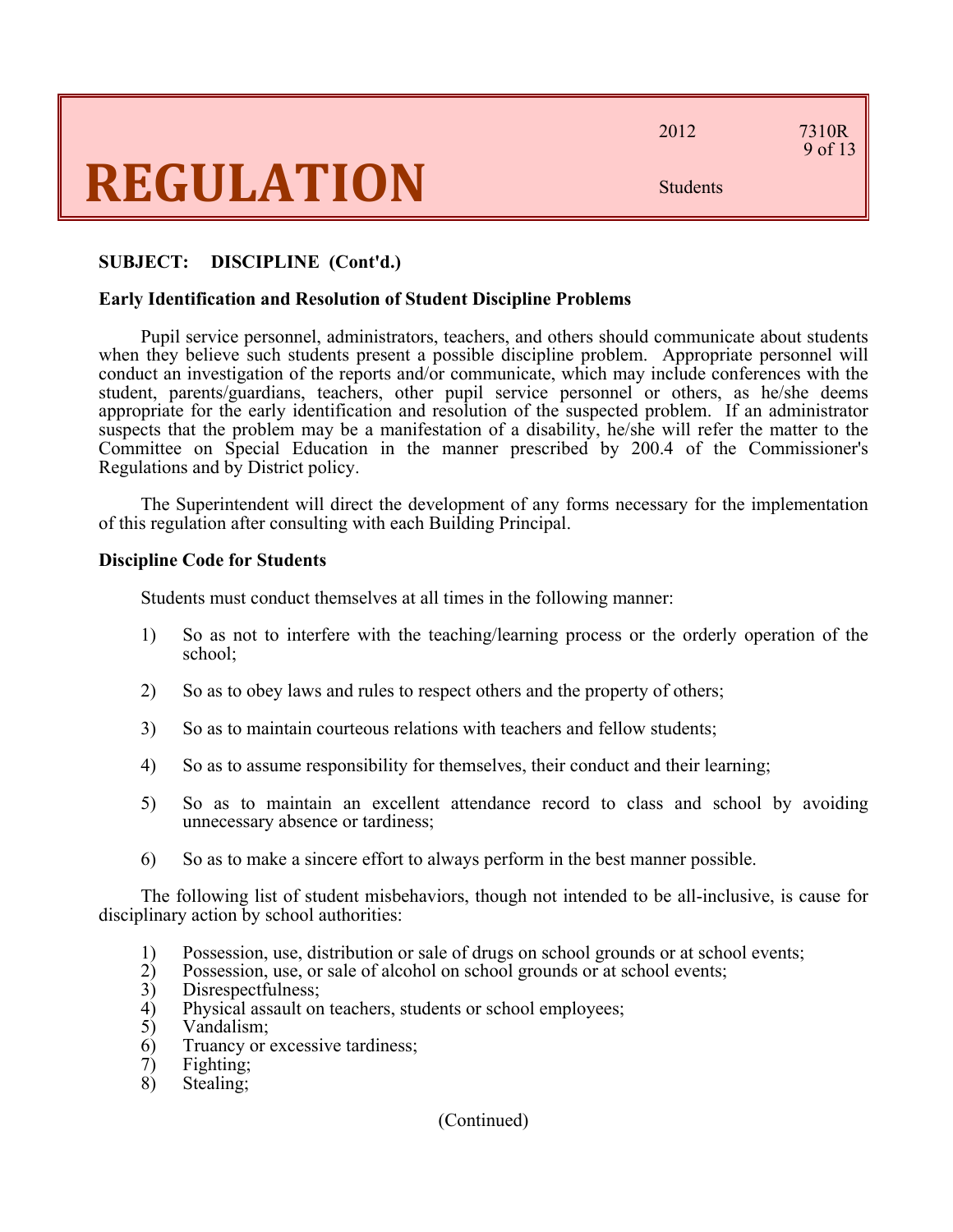#### 2012 7310R 10 of 13

Students

### **SUBJECT: DISCIPLINE (Cont**'**d.)**

- 9) Disobedience;
- 
- 10) Continual disruptive misbehavior;<br>11) Profane and/or obscene language c Profane and/or obscene language or actions;
- 12) Storing, possessing or carrying dangerous weapons;
- 13) Endangering another or impugning another's rights;
- 14) Continual unexcused absenteeism;
- 15) Intimidation;
- 16) Extortion;
- 17) Immorality;
- 18) Acts of violence;
- 19) Forgery;
- 20) Arson;
- 21) Continual infractions of school rules;
- 22) Dishonesty;
- 23) Insubordination;
- 24) Smoking;
- 25) Misbehavior on school/Metro Bus.

A student may be subject to disciplinary action when the student:

- 1) Engages in conduct which is:
	- a. Disorderly, i.e., intentionally causing public inconvenience, annoyance or alarm, or recklessly creating a risk thereof, by:
		- (1) Fighting or engaging in violent behavior;
		- (2) Making unreasonable noise;
		- (3) Using abusive or obscene language or gestures;
		- (4) Obstructing vehicular or pedestrian traffic; or
		- (5) Creating a hazardous or physically offensive condition by any act which serves no legitimate purpose; or
		- (6) Vandalizing school property or property of others;
		- (7) Stealing.
	- b. Insubordinate, i.e., failing to comply with the lawful directions of a teacher, school administrator or other school employee in charge of the student; or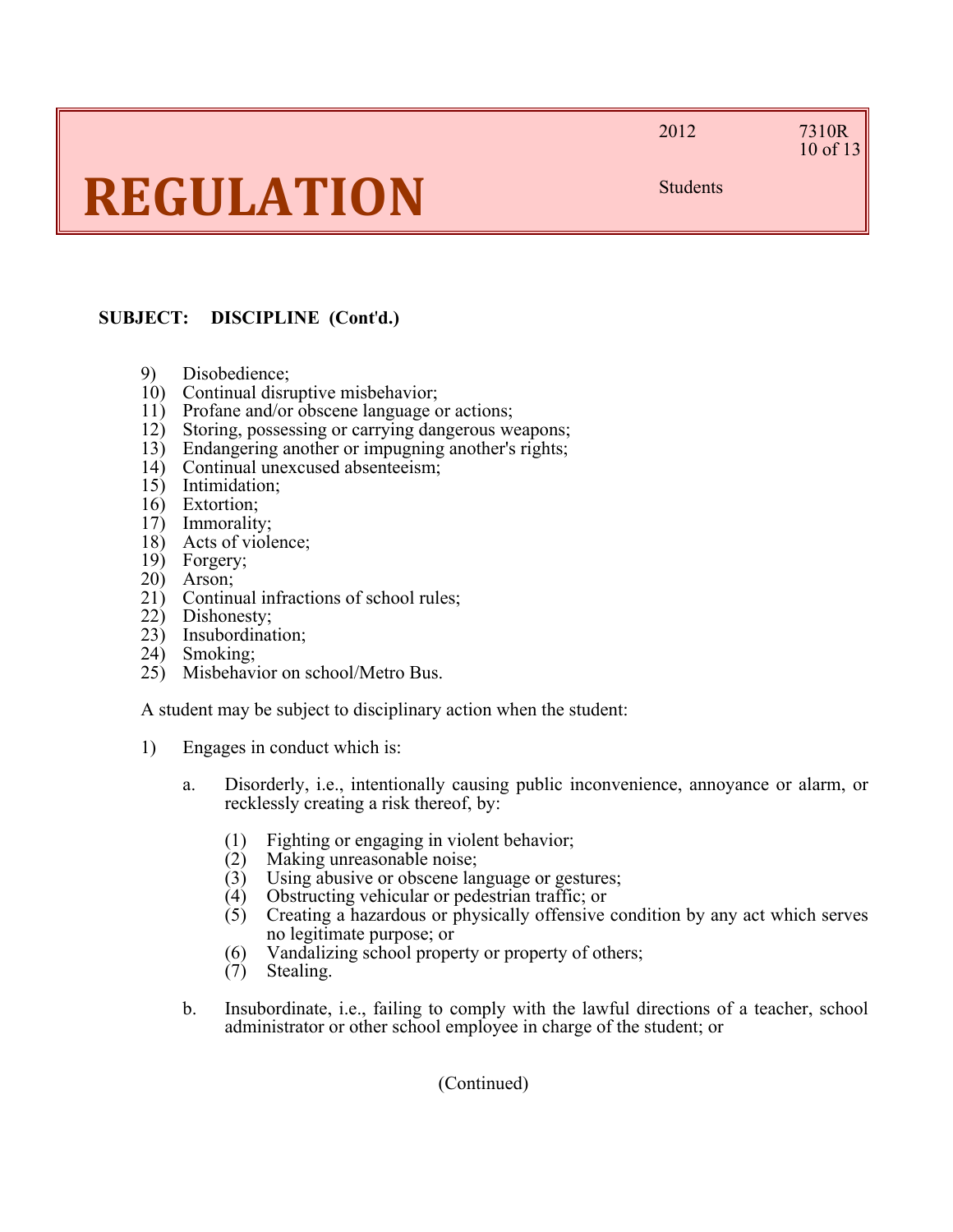### 11 of 13

Students

#### **SUBJECT: DISCIPLINE (Cont**'**d.)**

- 2) Endangers the safety, morals, health or welfare of others by any act, including but not limited to:
	- \*a. Selling, using or possessing alcohol, drugs, or other controlled substances or drug paraphernalia;
	- \*b. Selling, using or possessing weapons, fireworks, or other dangerous instruments or contraband;
	- c. Selling, using or possessing obscene materials;
	- d. Using profane, vulgar or abusive language (including ethnic slurs);
	- e. Smoking;
	- f. Gambling;
	- g. Hazing;
	- h. Engaging in lewd behavior, or any behavior unbecoming young adults in a public school, i.e., excessive display of affection; or

#### **\*A violation of this nature is severe enough to automatically warrant a suspension.**

- 3) Engages in any of the following forms of academic misconduct:
	- a. Lateness for, missing or leaving school or class without permission or excuse;
	- b. Cheating (including but not limited to copying, using unauthorized help sheets and the like, illegally obtaining tests in advance, substituting for a test-taker, and other forms of unauthorized collusion), or
	- c. Plagiarism; or
- 1) Engages in conduct violating the Board's rules and regulations, the *District*'*s Code of Conduct* and local laws for the maintenance of public order on school property; or
- *5)* Is identified as "violent or disruptive" in accordance with law, Commissioner's Regulations, and the *District*'*s Code of Conduct.*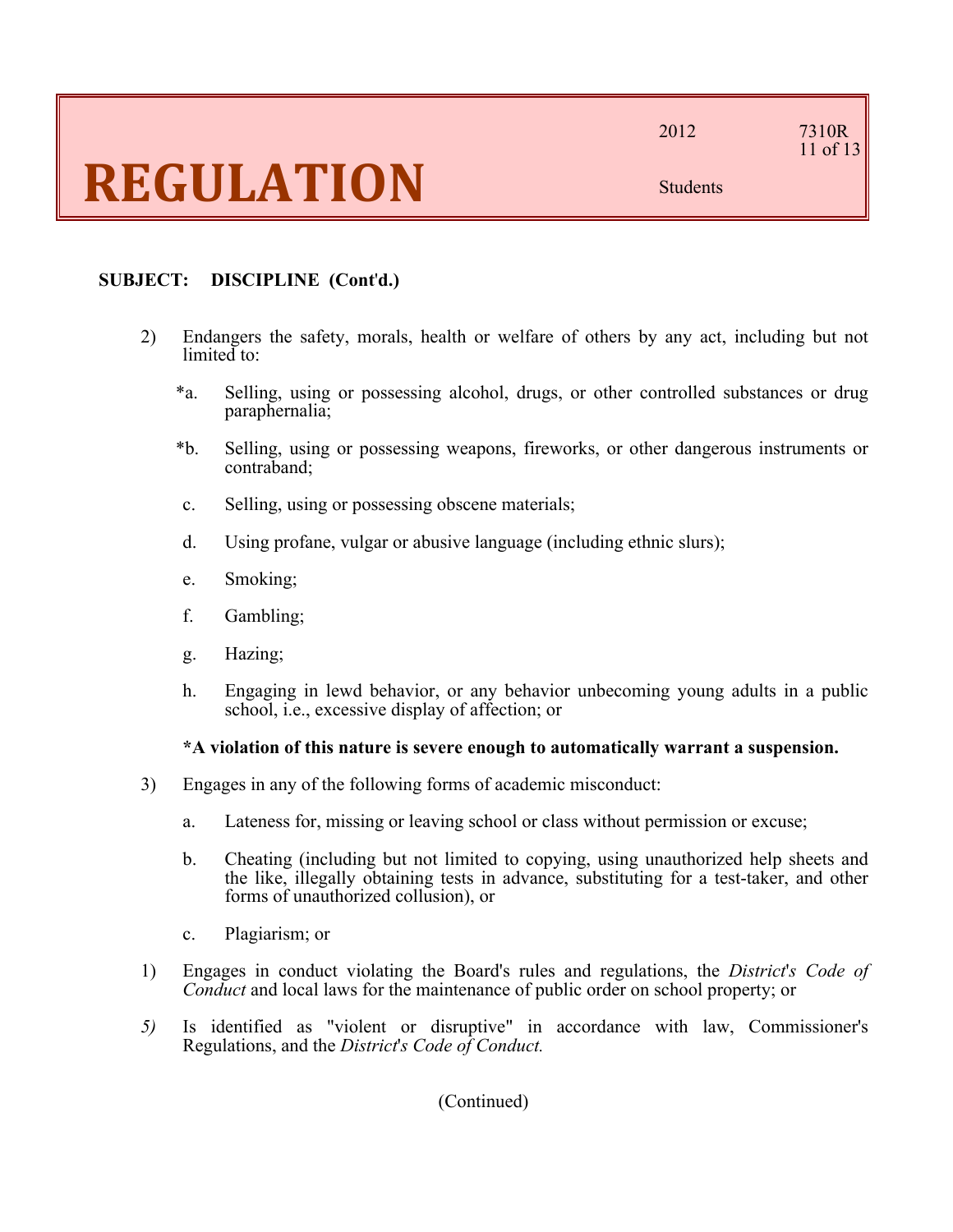2012 7310R

12 of 13

Students

#### **SUBJECT: DISCIPLINE (Cont'd.)**

The range of disciplinary measures which may be imposed by staff and/or administration for violations of the student disciplinary code include the following:

- 1) Verbal warning;
- 2) Written warning;
- 3) Written notification to parents/guardians;
- 4) Counseling;<br>5) Probation;
- Probation;
- 6) Reprimand;
- 7) Detention;
- 8) Teacher removal from the classroom in accordance with law, Commissioner's Regulations, and the *District*'*s Code of Conduct*;
- 9) In school suspension;<br>10) Suspension from trans
- Suspension from transportation;
- 11) Suspension from athletics participation;
- 12) Suspension from social or extra curricular activities;
- 13) Suspension of other privileges;
- 14) Exclusion from a particular class;
- 15) Involuntary transfer;
- 16) Suspension from school.

Depending upon the nature of the violation, student discipline should be progressive, i.e., a student's first violation should merit a lighter penalty than subsequent violations. It is also the Board's desire that the staff member/administrator take into account all other relevant factors in determining an appropriate penalty. The above penalties may be imposed either alone or in combination.

These regulations and penalties are not considered to be inclusive or to preclude in any way the prosecution and conviction of any person for the violation of any federal or state law or local ordinance and the imposition of a fine or penalty provided for therein.

#### **Student Disciplinary Proceedings**

- 1) Any teacher, administrator, Board member, parent/guardian or other person may report a violation of the student disciplinary code (i.e., *Code of Conduct*) to the Building Principal or designee. The Principal or designee will then make an investigation of the charges as deemed appropriate and institute an informal or disciplinary proceeding, and/or make a referral to the Committee on Special Education, as he/she deems necessary.
- 2) Any teacher may detain a student to discuss a disciplinary matter without first referring the case to a building administrator. The teacher must give the student notice of the reasons for the detainment and an opportunity to discuss these reasons.